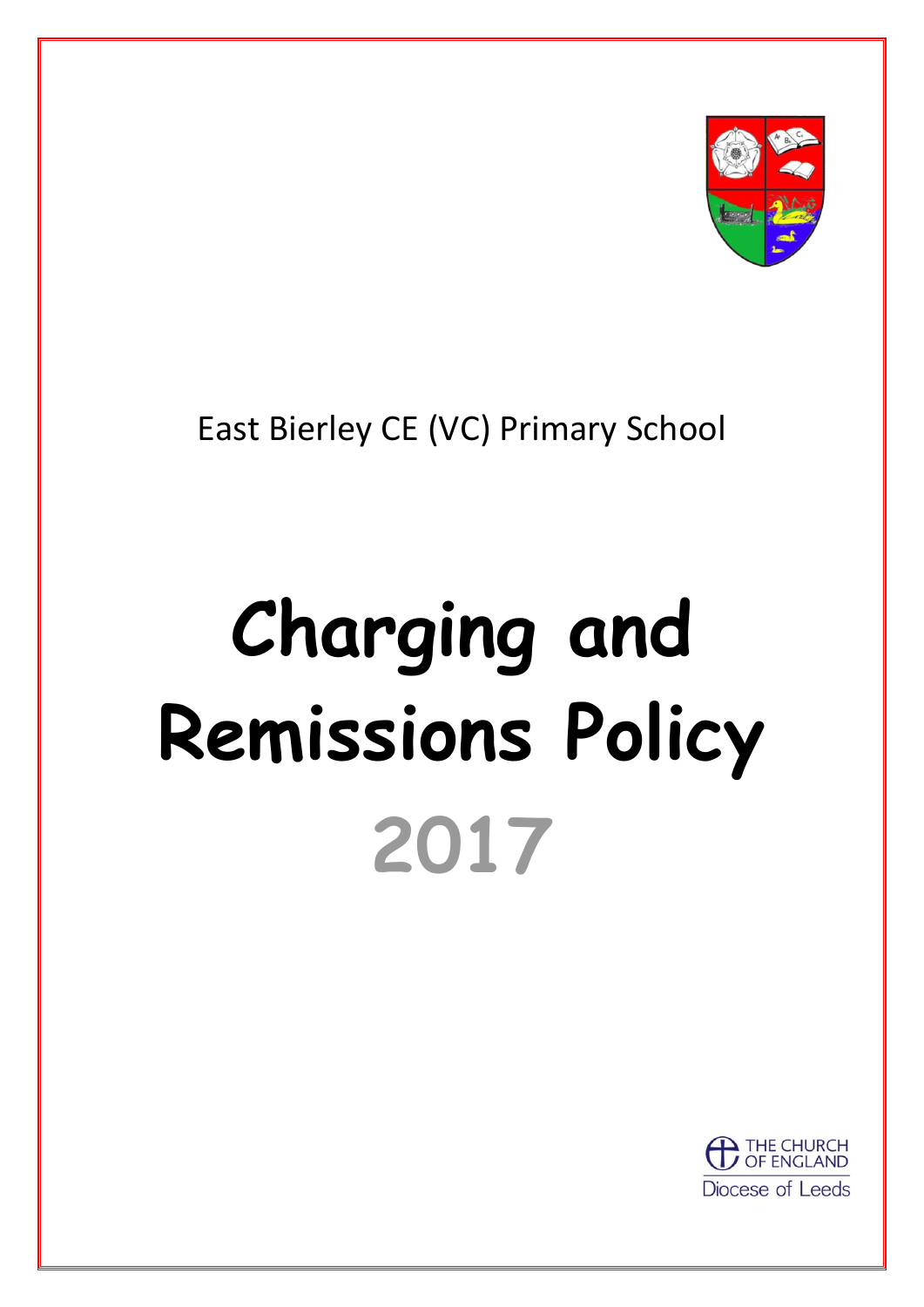The Education Reform Act (1988) introduced new provisions on charging for school activities. The purposes of these provisions are:

- to maintain the right to a free school education;
- to ensure that activities offered as part of the National Curriculum and wholly within normal school time should be available to all pupils, regardless of their parents' ability or willingness to help meet the cost;
- to give educational authorities and schools the discretion to charge for optional activities provided wholly or mainly out of school hours;
- to confirm that schools may invite voluntary contributions for the benefit of the school or in support of any activity organised by the school, either in or outside school hours.

The Governors believe that activities such as educational visits (or visitors) are an extension to, and an enrichment of the curriculum. They have followed the DfE guidelines for Charging for School Activities, which allows the school to ask for voluntary contributions from parents to support these activities. The policy is reviewed every two years.

## **Introduction**

All education during school hours is free. We do not charge for any activity undertaken as part of the National Curriculum with the exception of individual music tuition (see below).

### **Voluntary contributions**

When organising school trips, visits or visitors which enrich the curriculum and educational experience of the children, the school invites parents to contribute to the cost of the trip. All contributions are voluntary. No child will be omitted from a trip through lack of parental contributions however if the contributions are unacceptably low and the school cannot afford to subsidise the shortfall then none of the class would go. In this case any monies collected would be returned. If a trip goes ahead, it may include children whose parents have not paid the full contribution. We do not treat these children differently from any others. Pupil Premium can be used where relevant.

If a parent wishes their child to take part in a school trip or event, but is unwilling or unable to make a voluntary contribution, we allow the child to participate fully in the trip or activity. Sometimes the school pays additional costs in order to support the visit. Parents have a right to know how each trip is funded and the school provides this information on the visit information letter to parents. Charges are calculated by dividing the total cost by the number of children attending, with an additional amount for insurance added on the first visit of the financial year. Charges will not exceed the actual cost of providing the activity and will not include subsidies for other pupils whose parents/carers are unwilling or unable to pay the full charge.

In the case of Residential trips when school has to make a commitment in advance, any deposit received from the parents will be non-refundable.

The following is a list of additional activities organised by the school, which require voluntary contributions from parents. These activities are known as 'optional extras'. This list is not exhaustive:

- visits to museums;
- outdoor adventure activities:
- visits to the theatre;
- school trips;
- musical events;
- visitors to school.